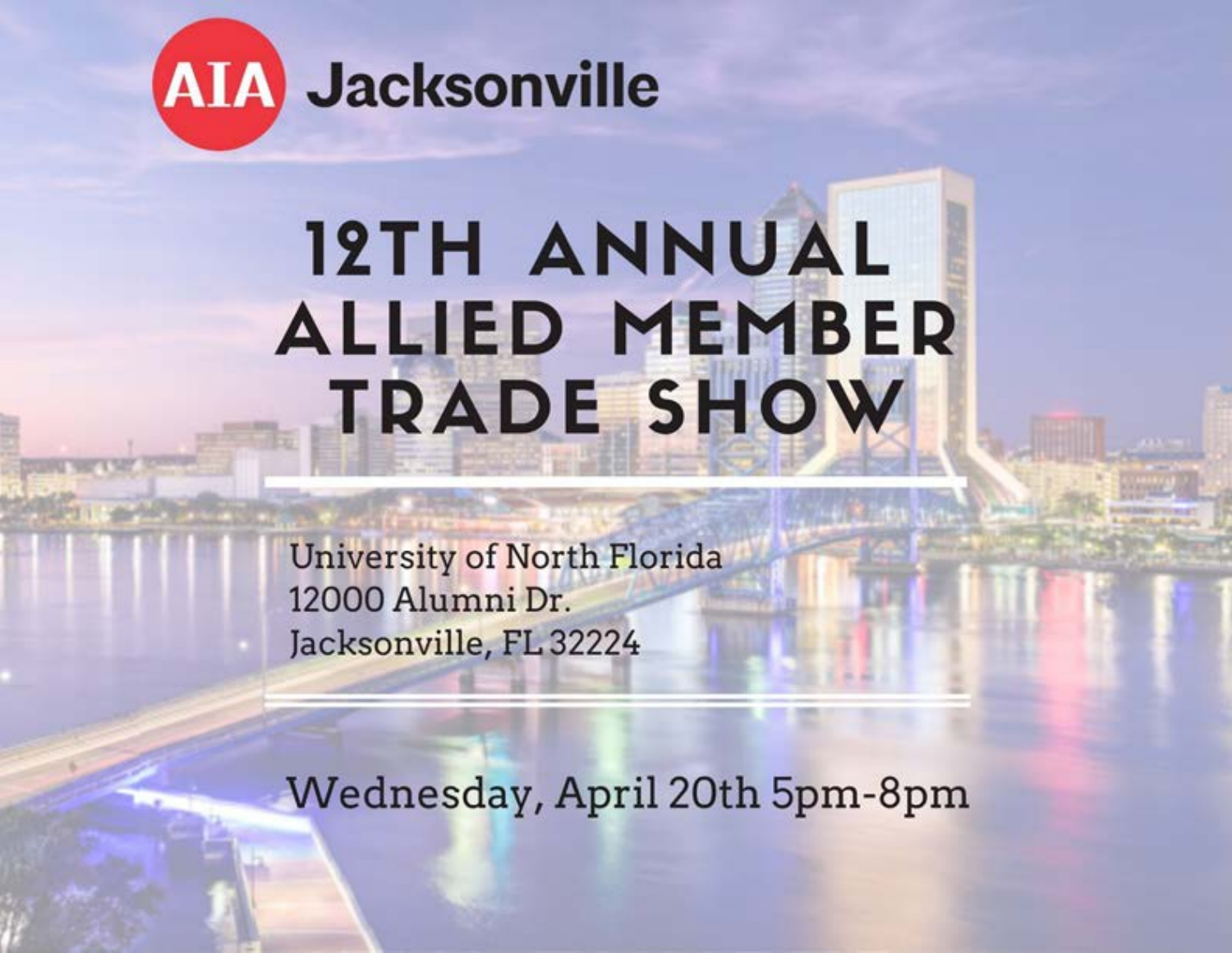### **SPONSORSHIP & PARTICIPANT BENEFITS**

#### TITLE SPONSOR: \$2,500 (1 Available)

- Premium Exhibit Location & Space (24' x 8') •
- Elite Recognition at Event, all Media, Digital Guidebook & AIA Website. •
- Host CEU on Event Date (pre-show) •
- Option to Brand All Goods Handed Out at Event •

#### GOLD SPONSOR: \$1,450 (6 Available)

- Preferred Exhibit Location & Space  $(16' \times 8')$
- Premium Recognition at Event Food or Bar Area, all Media, Digital Guidebook & AIA Website. •
- Full B&W Company Page in Digital Guidebook •
- 10 Additional Drink Tickets Up to 6 Attendees
- •

Guidebook

• •

Up to 8 Attendees • List of Attendees

List of Attendees **Note:** Co-Sponsors must pay an additional \$50 for equal exposure. •

• Full B&W Company Page in Digital

20 Additional Drink Tickets

#### SILVER SPONSOR: \$900

- Preferred Exhibit Location (8'x8') •
- Recognition at Event, All Media, Digital Guidebook & AIA Website. •
- Full B&W Company Page in Digital Guidebook •

- Up to 4 Attendees List of Attendees
- **Note:** Co-Sponsors must pay an additional \$50 for equal exposure.

#### PARTICIPANT: \$750

- Standard Exhibit Location (8'x8') •
- Half B&W Company Page in Digital Guidebook •
- Up to 2 Attendees •
- List of Attendees •

\*Note: Allied Members will receive reduced rates depending upon level of membership.

• •

**FLOOR PLAN**



#### \*Note: Floor plan is subject to change.

\*Sponsors & Allied Members receive priority based on the order of registrations received.



Follow Us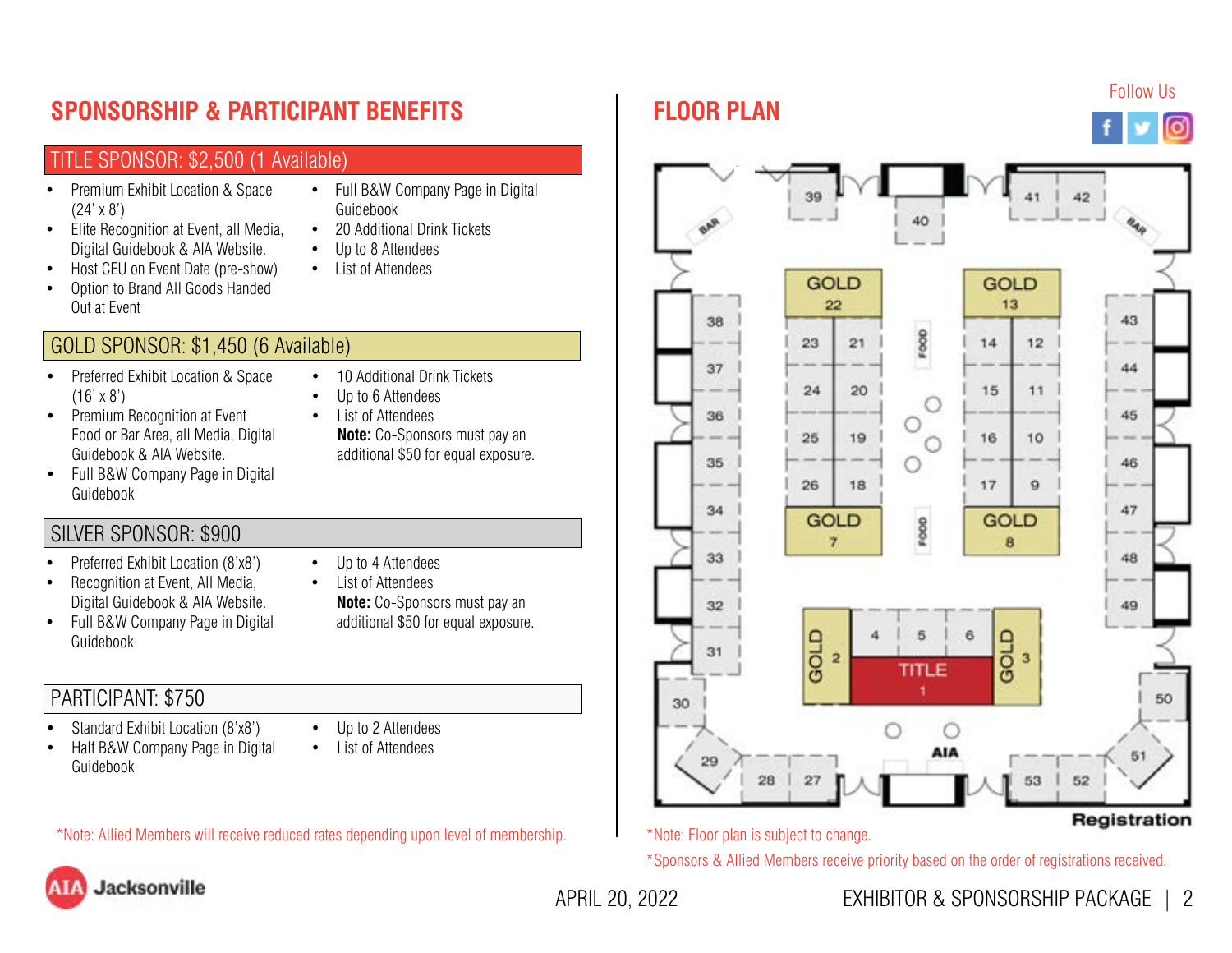#### **BOOTH DETAILS**

- Exhibitor Hall booth size is 8ft x 8ft & Concourse booth size is 8ft x 10ft •
- Each booth includes an optional 6ft table with skirt and two chairs. Please provide your own table cloth, if desired. •
- Electrical access is available for all exhibitors provide your own extension cord. •
- Pipe and drape provided.
- We encourage you to provide a door prize and a "fish bowl" to collect business cards. We will have a microphone available to announce raffle prizes and their winners.
- Loading and unloading will be available on the loading dock on the south side of the building. See schedule and floor plan.
- Loud audio will not be permitted.
- Projection space will only be available within your allotted exhibit space. You must provide your own projection equipment, if desired.

#### **FACILITY AMENITIES**

- Complimentary parking
- Free wireless internet access throughout •
- ATM Available •

## **LOCATION**

**UNF University Center**  12000 Alumni Drive Jacksonville, Florida 32224



## Follow Us

#### **SCHEDULE**

| 2:00 PM                         | Exhibitor Registration & Set-up; Loading Dock Opens    |
|---------------------------------|--------------------------------------------------------|
| 4:00 PM                         | <b>Loading Dock Closes</b>                             |
|                                 | 4:00 PM-5:00 PM Title Sponsor CEU Presentation         |
| 5:00 PM-8:00 PM 2022 Trade Show |                                                        |
| 8:00 PM                         | Exhibitor Break-down & Clean-up; Loading Dock Re-Opens |
| $9:00$ PM                       | <b>Loading Dock Closes</b>                             |

#### **REGISTRATION PERIOD**

Register before **March 15th, 2022** and save! A **late registration fee of \$100** will be charged **after March 15th, 2022**. Last day of Registration: **April 5th, 2022**

#### **CONTACT**

For more information contact:

*Shaunda Henning* shaundahenning@aiajacksonville.org 904.210.3851